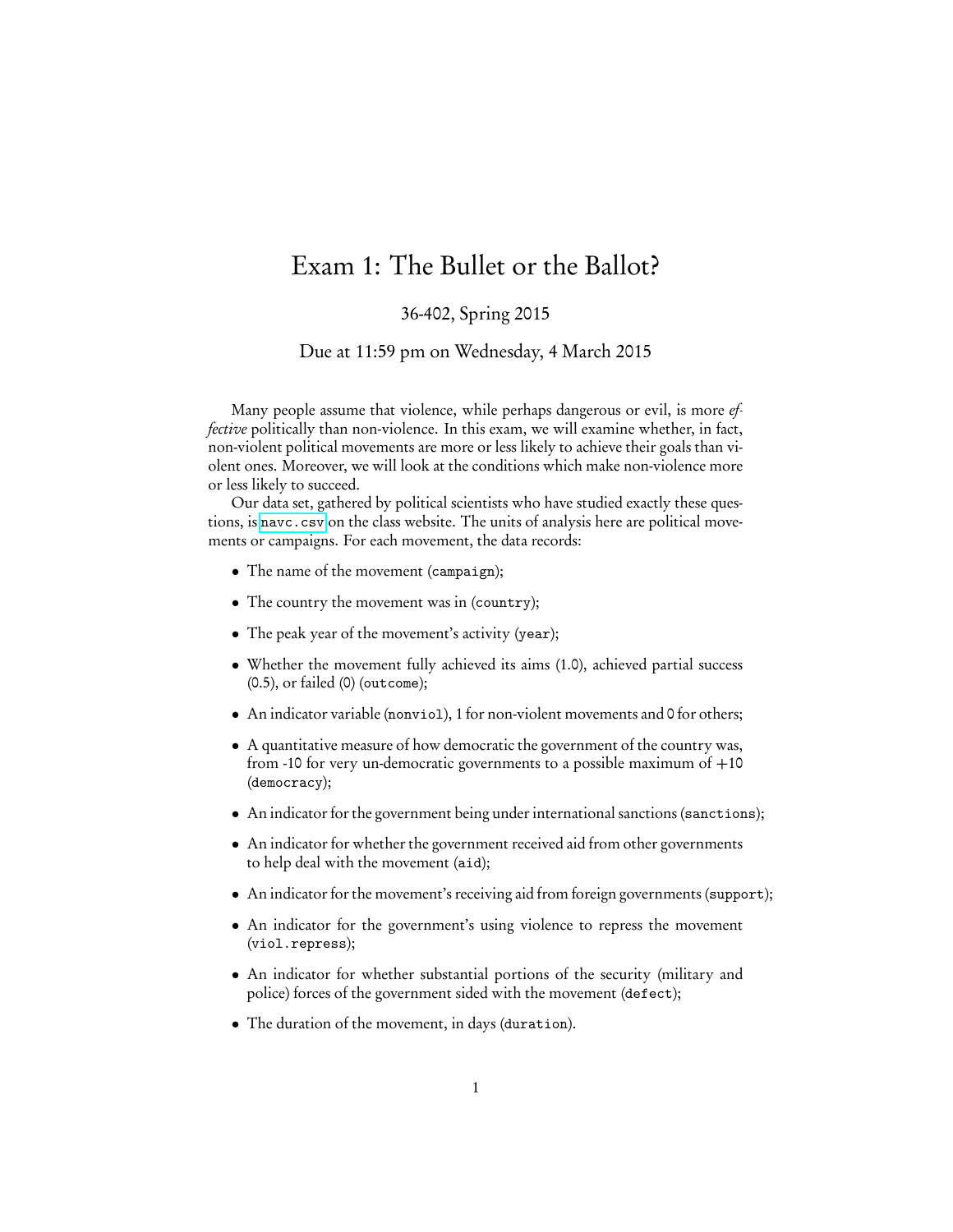Specific analytic issues you must address In general, are non-violent movements more likely to be successful than violent ones? Does violent repression by the government make movements more or less likely to be successful, and is there a difference in this effect between movements which are themselves violent and non-violent? Similarly, what is the effect of foreign aid to the government and to the movement? Do non-violent movements become more likely to succeed as the government becomes more democratic? Does the difference in probability of success between violent and non-violent movements vary with how democratic the government is? All of these should be answered with reference to the results in your model (or models).

Models Use a generalized additive model with a logistic link function; smooth all continuous predictor variables, and include all categorical variables, except campaign and country names, as your default. (Departures from this should be carefully justified.) Be sure to include the year as a predictor variable, and explain the interpretation of your estimated effects for the year. Some of the analytic issues above may be most easily addressed through including interaction terms, or through fitting different models on subsets of the data; describe any such variations, and the reasons for your choices.

Note 1: Before fitting a model with a logistic link function, you will need to recode partial successes as either successes or failures. Explain which one you chose, and briefly justify your decision.

Note 2: The analysis could also be done with kernel models, and doing so would receive full credit, but computations may take too long. (This could however avoid needing to re-code partial successes.)

Inferential Statistics and Model Assessment You may not assume that R's default standard errors or p-values on estimated regression coefficients can be trusted. Uncertainty should be assessed using suitable bootstrap or simulation procedures. (Be sure to explain why you used the procedure you did.) If you need to compare two models in terms of predictive accuracy, this should not be done through R's default significance tests or  $R^2$ 's, but through either a suitable bootstrap or cross-validation (again, explain the reasoning behind your choices). Exceptions will be made if you can successfully argue that the default calculations are reliable for this problem.

Model checking The answers you give to the substantive analytical questions rest on your estimated model, so you need to include some assessment of the model's goodness of fit. The exact way in which you do this is left up to your initiative; it may help to remember that the model is predicting probabilities of success. Be sure to describe your procedure and explain why you chose it, that is, why it is appropriate to answer the questions at hand.

## Format

Your main report should be a humanly-readable document of at most 10 single-spaced pages, including figures. It should have the following sections: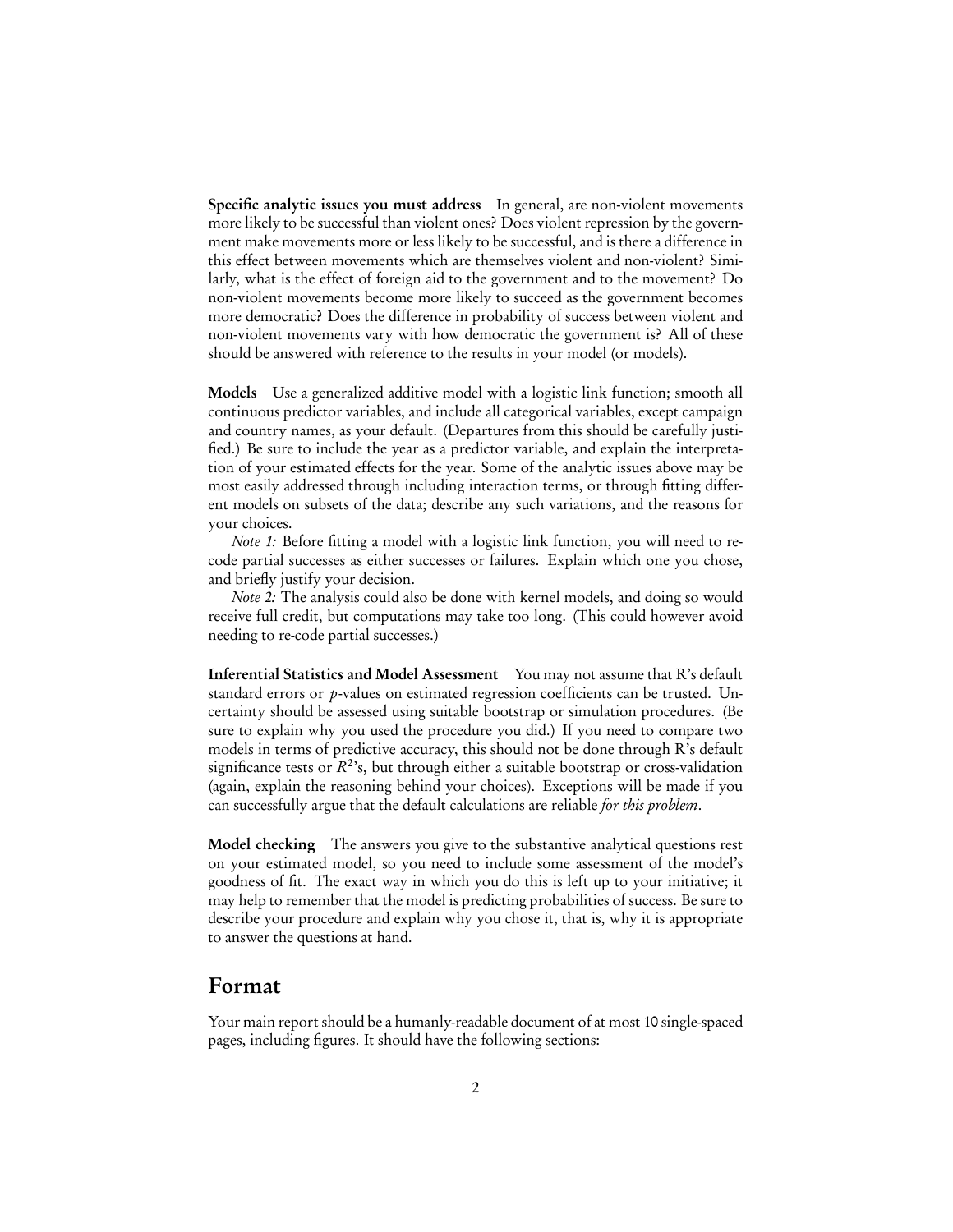INTRODUCTION describing the scientific problem and the data set, possibly including relevant summary statistics or exploratory graphs.

MODELS with subsections

- Describing the specification of the model (or models) you estimated, and explaining why you decided to use those specifications rather than others;
- Giving the relevant estimated coefficients and/or functions (possibly in visual form), along with suitable measures of uncertainty;
- Checking the goodness of fit of the model, including a description of the test procedures you used, why you chose those ways of checking the model, what the results were, and what they told you about the ability of the model to describe the data set.
- RESULTS answering the analytical questions quantitatively, and with suitable measures of uncertainty, with reference to your estimated model or models.

You may assume that the reader has a general familiarity with the contents of 401, and with the models and methods we have covered so far in the course, but will need to be reminded of any details. The reader should not be assumed to have any prior familiarity with the data set.

Numerical results Numerical quantities should be written out to appropriate precision, i.e., neither more nor fewer significant digits than appropriate.

Code All statistical results must be supported by appropriate code, or they will receive no credit. ("Show your work.") The ideal would be to use R Markdown, or knitr+LATEX, to embed all computations in a humanly readable document, and submit both the knitted version and the source<sup>[1](#page-2-0)</sup> As a second best, it is acceptable to submit a PDF document containing all text and figures, and a separate .R file, containing all supporting computations, clearly labeled via the comments so that it is easy to see which claims or results go with which pieces of code.

## Rubric

As usual, this describes the ideal.

Words (10) The text is laid out cleanly, with clear divisions and transitions between sections and sub-sections. The writing itself is well-organized, free of grammatical and other mechanical errors, divided into complete sentences logically grouped into paragraphs and sections, and easy to follow from the presumed level of knowledge.

Numbers (5) All numerical results or summaries are reported to suitable precision, and with appropriate measures of uncertainty attached when applicable.

<span id="page-2-0"></span><sup>&</sup>lt;sup>1</sup>See examples at <http://yihui.name/knitr/demos/>, and the useful chunk options like echo at <http://yihui.name/knitr/options/>.